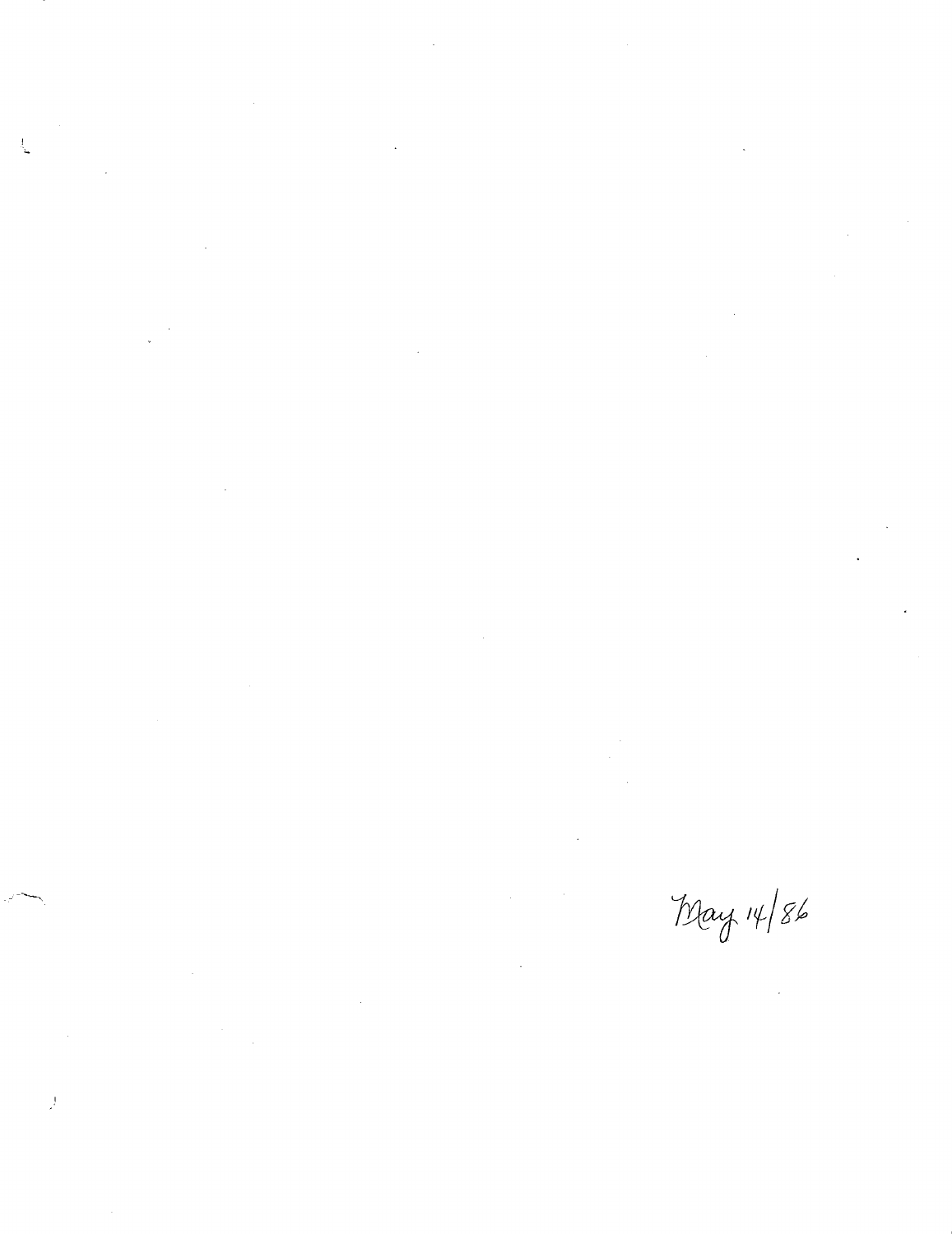Minutes of the 87th meeting of the Executive Committee of Science Faculty Council held Wednesday, May 14, 1986 at 9:00 a.m. in 250 Allen Building.

Present: C.C. Bigelow (Chair), J.W. Berry, K.W. Stewart, W.G. Baldwin, J.P. McClure, N.R. Hunter, K.S. Mount; S. Johannson, J. McConnell, J. Wigston, P. Pachol (Secretary)

Dean Bigelow turned the meeting over to Sylvia Johnannson who asked the following question. Should students in the major and general program enrolled on a part-time basis be eligible for the Gold medal?

The Chairman followed with the question, Is there any reason to exclude them from the medal?

After discussion the following motion was put forward by Hunter (Mount):

"That students in the major and general program not enrolled in a full program still be eligible for the Gold medal."

After further discussion the vote was taken and CARRIED (one opposed).

This motion will be sent to Faculty Council for information.

Selection of Science Gold Medallists

Ms. Joan Wigston, student advisor, took the members through the list of candidates eligible for selection as Science Gold Medallists.

B.Sc. Honours Program

√.

Moved by K. Stewart (Hunter) that the gold medal be awarded to:

#5507022 David KRISTJANSON CARRIED

## Honours B.C.Sc. Program

Moved by Hunter (Baldwin) that the gold medal be awarded to:

#5533230 Steven SCHMIDT CARRIED

## Four Year Major Program

Moved by K. Stewart (McClure) that the gold medal be awarded to:

#5518549 Theodore DEVOS CARRIED

## General Program

On the basis of her consistent high performance moved by K. Stewart (Mount) that the gold medal be awarded to:

1/5528262 Gina DAROZA CARRIED (one opposed) Meeting adjourned 9:20 a.m.